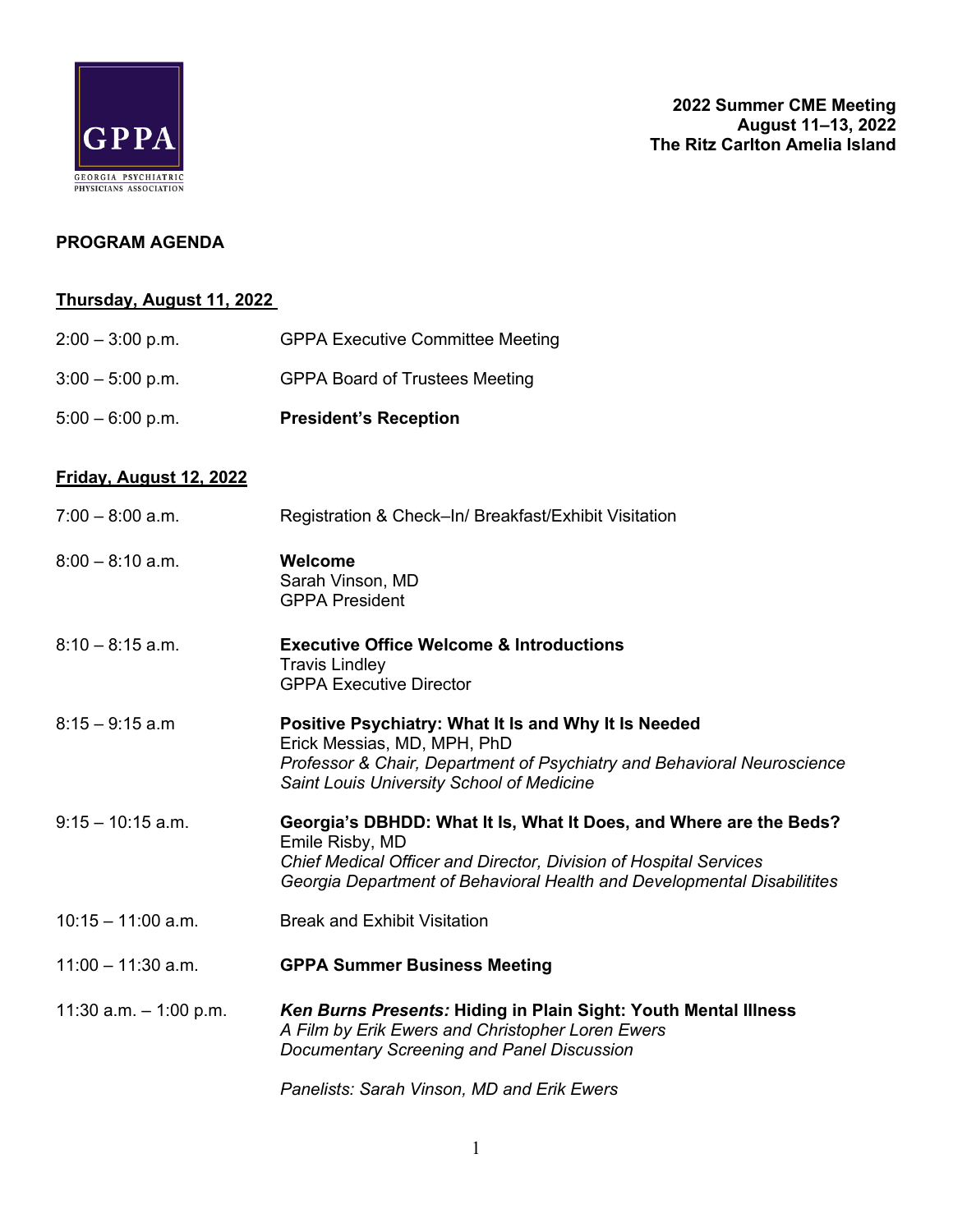| $1:00 - 2:15$ p.m. | Lunch and Exhibit Visitation                                                                                                    |
|--------------------|---------------------------------------------------------------------------------------------------------------------------------|
| $2:15 - 2:45$ p.m. | <b>Clinical Implications of the Psychiatric Advance Directive</b><br>Peter Ash, MD                                              |
| $2:45 - 3:15$ p.m. | Panel Discussion: 2022 Mental Health Victories: New Laws<br>Panelists: Peter Ash, MD and Bethany Sherrer, JD, MBA, MHA          |
| $3:15 - 4:15$ p.m. | <b>Tardive Dyskinesia</b><br>Jorge Juncos, MD<br>Associate Professor of Neurology<br><b>Emory University School of Medicine</b> |
| $4:00 - 5:00$ p.m. | <b>GA Council of Child &amp; Adolescent Psychiatry Meeting</b>                                                                  |
| $4:00 - 5:00$ p.m. | <b>Legislative and Advocacy Committee Meeting</b>                                                                               |
| $5:30 - 6:30$ p.m. | <b>Reception</b>                                                                                                                |